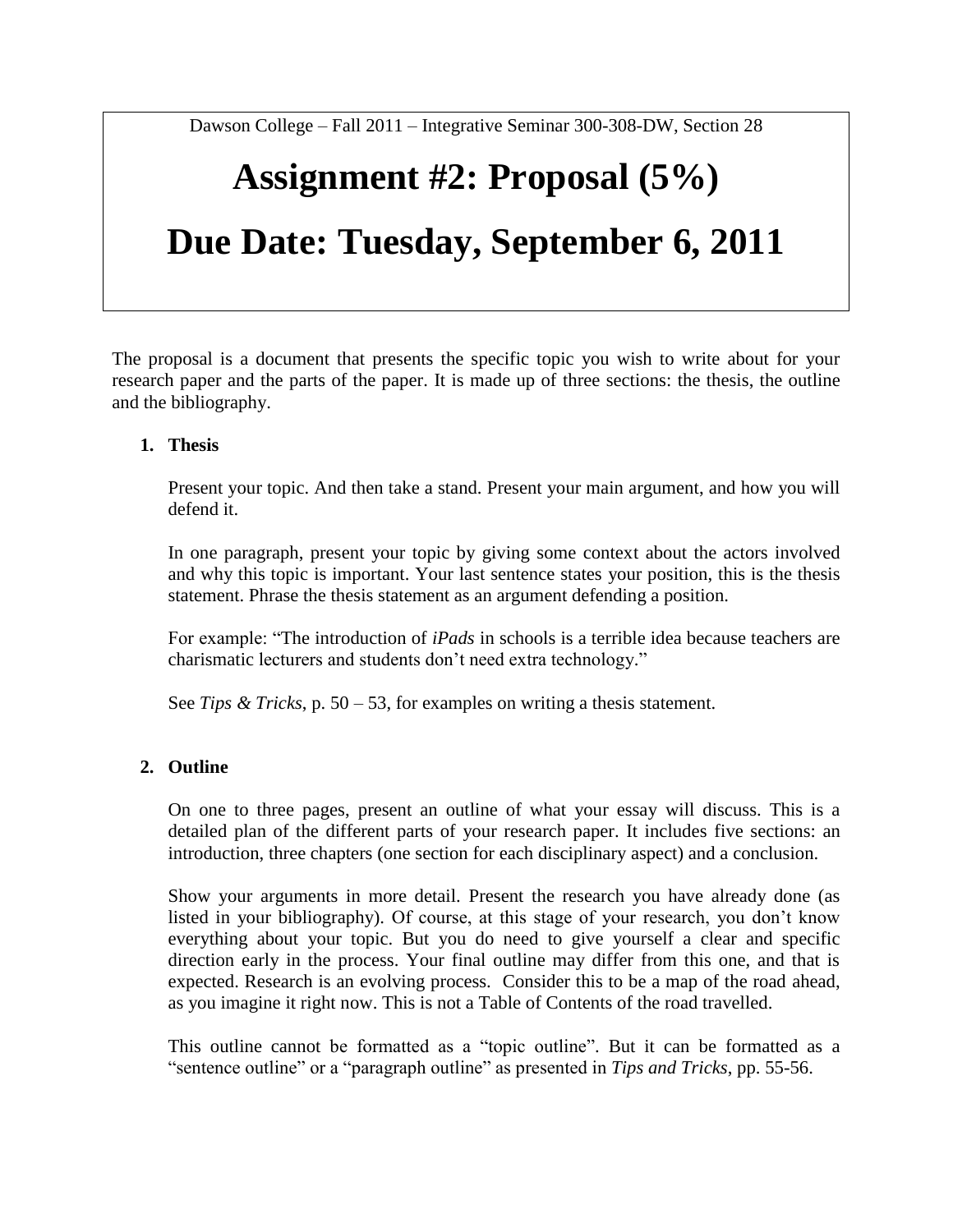#### **3. Bibliography**

In APA style, produce a bibliography of 3 sources related to your project, including the mandatory reading (Jacobs, 1992).

### **Specifications**

3-5 pages including APA style cover page. Times New Roman. 12 pt. Margins justified. Double spaced. Use indention for paragraph breaks.

## **Submission format: MS WORD .DOC or .RTF, submitted in Léa ONLY**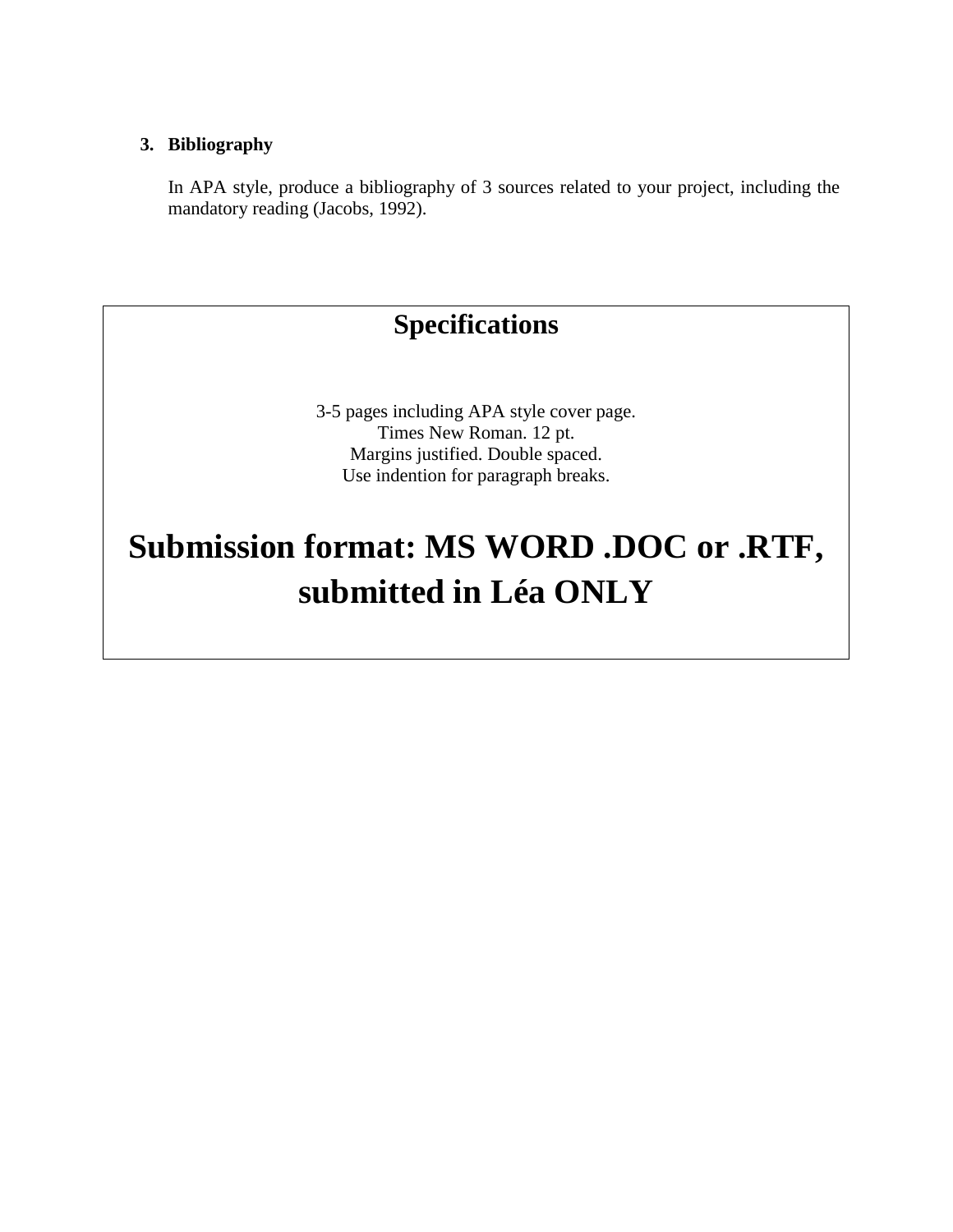#### **Stay tuned**

To give you a better idea of what to expect for the rest of the course, here are the requirements for the next assignments:

#### **Content Matrix**

| Thursday, March 10                                                  |
|---------------------------------------------------------------------|
| 1st discipline                                                      |
| 2 pages                                                             |
| 6 references (3 sources, 1-2 ideas per source, 1-2 quotes per idea) |
| 5 %                                                                 |
|                                                                     |

### **Paper 1**

| Tuesday, February 17    |
|-------------------------|
| <b>Company Overview</b> |
| 3-4 pages               |
| As specified            |
| $10\%$                  |
|                         |

#### **Short Oral - Abstract**

| Tuesday, March 1                         |
|------------------------------------------|
| Short presentation of topic and research |
| 200 words                                |
| none                                     |
| 5 % (including 2 min. presentation)      |
|                                          |

#### **Paper 2**

| Due:          | Thursday, March 24 |
|---------------|--------------------|
| Content:      | 1st discipline     |
| Length:       | 5-6 pages          |
| Bibliography: | 3-4 sources        |
| Worth:        | $10\%$             |

#### **Paper 3**

| Due:          | Thursday, April 28 |
|---------------|--------------------|
| Content:      | $2nd$ discipline   |
| Length:       | 5-6 pages          |
| Bibliography: | 3-4 sources        |
| Worth:        | $10\%$             |